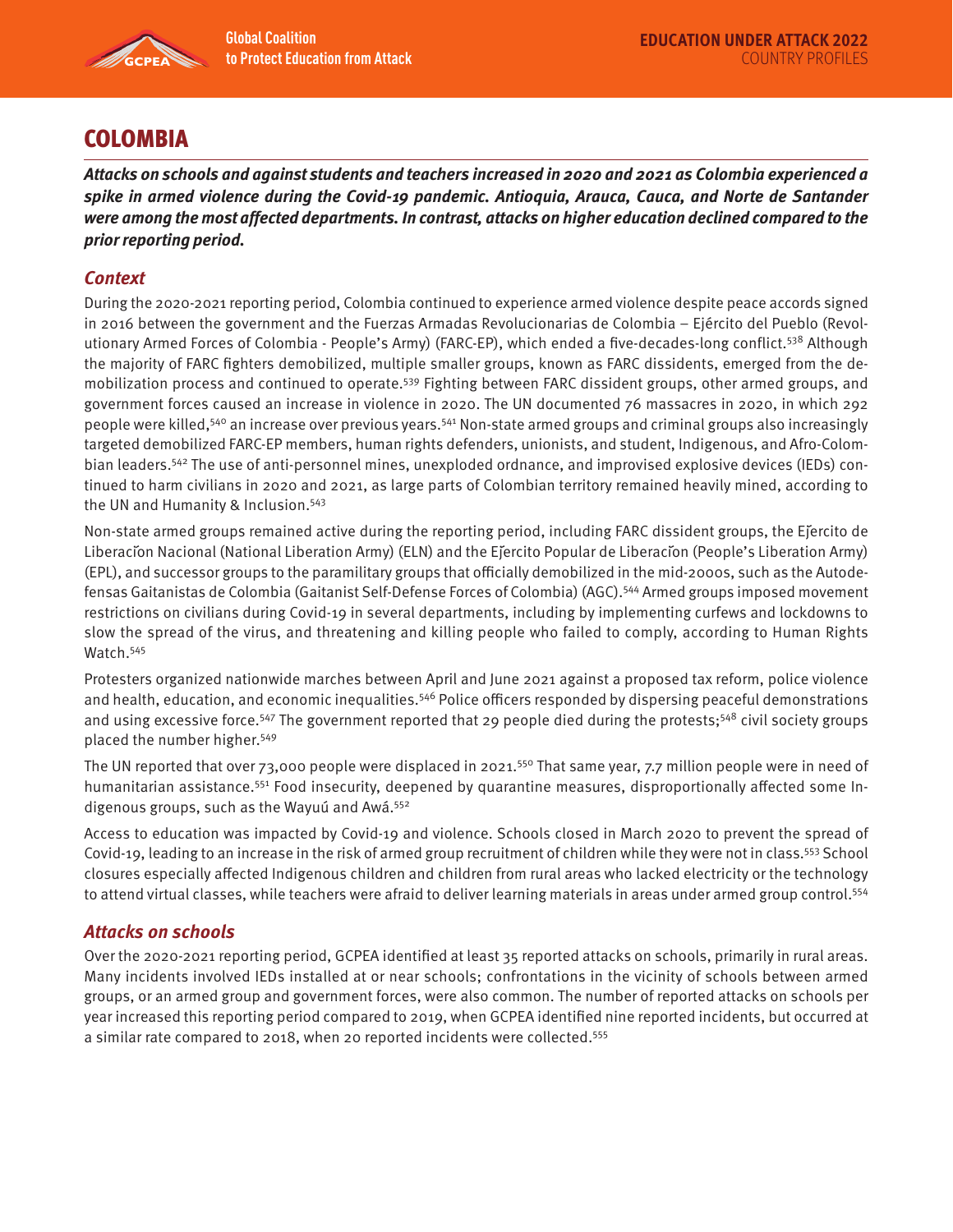

In 2020, the UN verified four attacks on schools.<sup>556</sup> Separately, the Coalition Against the Involvement of Children and Youth in Armed Conflict in Colombia (COALICO) documented five incidents of attacks on or military use of educational institutions in 2020, in Arauca, Córdoba, Nariño, and Norte de Santander departments, affecting at least 650 children, although schools were closed for in-person learning after mid-March 2020.557 Since it was unclear how many of these attacks overlapped with reports of incidents collected by GCPEA, they were not included in the total number of attacks on schools in this report, to avoid double counting.

In 2020, GCPEA collected approximately 19 reports of attacks on schools, with Antioquia, Arauca, and Norte de Santander departments most heavily affected.558 Approximately half of reported incidents involved IEDs or anti-personnel mines near schools, while over a quarter of incidents were armed confrontations in the vicinity of schools, and the remainder were lootings or vandalism of schools carried out by armed groups. Examples of IEDs and anti-personnel mines reportedly installed near schools in Colombia in 2020 included:

- On March 14, 2020, an explosive device allegedly detonated at a school in the Poblazón Indigenous reservation in Yanacona, Cauca department. The explosion killed a 13-year-old fifth grader on his way to the toilet, according to local media outlet El Tiempo. Classes were reportedly suspended as a result.<sup>559</sup>
- Around November 11, 2020, anti-personnel mines were found in two schools in Frontino, Antioquia department, according to local media outlet El Espectador citing the department's secretary of education. A public utility company discovered the mines when reconnecting water service at hundreds of schools in preparation for school re-openings after Covid-19-related closures. Due to the presence of mines and lack of running water, the schools reportedly remained closed for an additional week.<sup>560</sup>
- In a rural area of Tame municipality, Arauca department, a non-state armed group reportedly installed three explosive devices approximately 150 feet from both a school and a path transited by civilians sometime before mid-December 2020, according to local media. Colombian army troops reportedly performed a controlled detonation of the devices.<sup>561</sup>

Examples of reported incidents involving armed confrontations near schools in 2020 included:

- On March 5, 2020, alleged FARC dissidents and another non-state armed group reportedly engaged in combat near a school, in El Plateado town, Cauca department. The Office of the Ombudsman, an independent government body, reported that the school suspended classes as a result.<sup>562</sup>
- The Colombian army and a non-state armed group engaged in fighting in the vicinity of a school in a rural area of Ábrego municipality, Catatumbo department, in early March 2020, according to an interview with an army commander in local media outlet Caracol Radio.<sup>563</sup>
- COALICO reported that a shootout between two non-state armed groups occurred near a school in a rural area of Magüi Payan municipality, Nariño department, in June 2020. The school, which was the only one in the area,l was damaged in the armed confrontation, affecting the education of at least 150 students.<sup>564</sup>

In 2021, the UN verified six attacks on schools in Colombia.<sup>565</sup> Separately, COALICO documented six incidents of attacks on schools and military use, in Antioquia, Arauca, Cauca, Cundinamarca, and Valle del Cauca departments, affecting at least 3,500 children.566 Since it was unclear how many of these attacks overlapped with reports that GCPEA collected, they were not included in the total number of attacks on schools in this report, to avoid double counting. GCPEA identified more than 15 reported attacks on schools from media and NGO reports.<sup>567</sup> As in 2020, many of the reported incidents involved IEDs installed near schools or shootouts in the vicinity of schools. Examples of explosive weapons installed in or near schools in 2021 included:

- On January 29, 2021, alleged members of a non-state armed group detonated an explosive in El Palo town, Cauca department, according to local media outlets. Alongside several other buildings, the school was reportedly damaged in the blast, in which windows were broken and a part of the roof was destroyed. The school's security guard was also reportedly knocked unconscious by shrapnel from the blast and taken to the hospital.568
- In early February 2021, the National Army reportedly disactivated antipersonnel mines near a school, and on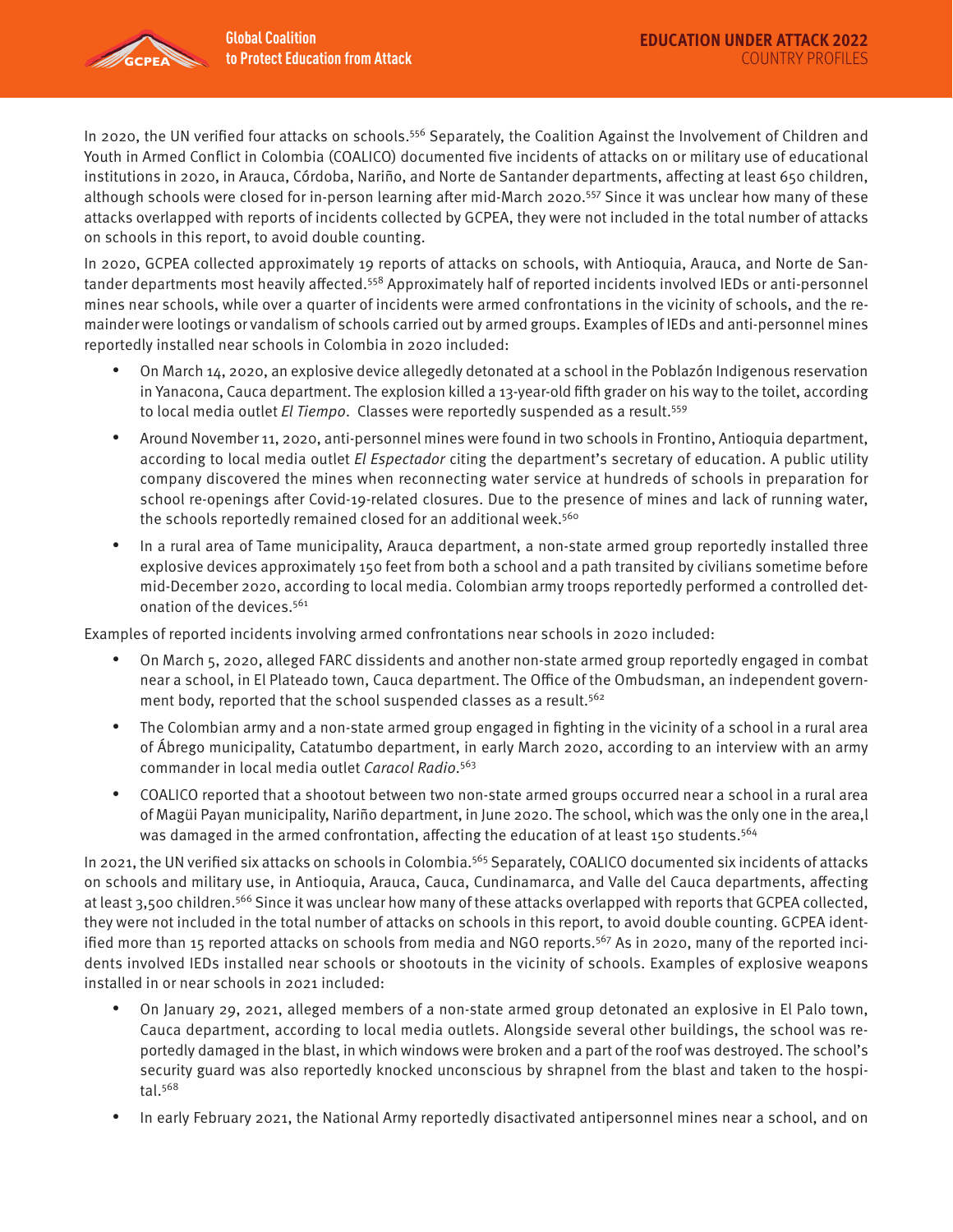

school routes, in an Indigenous community reservation in Murindó municipality, Antioquia department. Citing an Indigenous organization, local media outlet Caracol Radio reported that a non-state armed group installed the mines, threatening the lives of students and teachers on their way to and from school.<sup>569</sup>

• On September 6, 2021, two explosive devices were detonated five meters from a school in Saravena municipality, Arauca department, while 70 students were attending classes, according to Save the Children and local media. At least one student was harmed in the incident and, in the next days, structural damages and damages to the electrical system prevented the school's approximately 670 students from attending classes.<sup>570</sup>

Examples of armed confrontations near schools in 2021 included:

- In mid-January 2021, members of an alleged non-state armed group attacked civilian facilities in Providencia municipality, Nariño department, as reported by the department's police chief to local media. Bullets reportedly struck the school and several houses during the attack.<sup>571</sup>
- Local media outlets Semana and El Tiempo reported that on March 18, 2021, a non-state armed group opened fire on a police station for approximately 40 minutes in Toribío municipality, Cauca department. The nearby Eduardo Santos school was reportedly in the line of fire, forcing students and teachers to take cover to avoid being hit by bullets. During a break in the shootout, a member of the Indigenous guard evacuated the children from the school; no students were injured, according to reports.<sup>572</sup>
- Armed confrontations between FARC dissidents and the National Army reportedly occurred near a school in a rural area of Argelia municipality, Cauca department, on October 20, 2021. According to local media outlet W Radio, the conflict affected a group of students and their teacher, who had to flee the area.<sup>573</sup>

### **Attacks on school students, teachers, and other education personnel**

During 2020 and 2021, GCPEA compiled more than 60 reports of attacks on school students, teachers, and other education personnel. Killings and threats constituted the most commonly reported forms of attack and occurred most frequently in Antioquia, Cauca, and Huila departments. Non-state armed groups killed and threatened teachers for their involvement in teachers' unions, as occurred in the last reporting period.574 Armed groups also threatened non-local teachers in this reporting period, in an attempt to keep out teachers and public servants from other regions, despite provisions under the peace accords to strengthen services in conflict-affected areas.575 Attacks on school students and staff peaked in 2020 with more than 35 reported incidents, compared to previous years when GCPEA collected approximately 9 and 24 reports in 2019 and 2018 respectively.576

In 2020, COALICO reported that over 60 teachers registered threats from non-state armed groups in Córdoba department. Authorities transferred some of the teachers to other locations after a teachers' union met with the Office of the Ombudsman and other government agencies.577 Similarly, in Chocó department, a local media outlet reported that 30 teachers were transferred to other locations that year after having received threats from non-state armed groups.<sup>578</sup> Due to limited details about each instance and to avoid double counting, these threats are not included in the total number of attacks on school students and staff. GCPEA collected more than 35 reports of attacks on students and education personnel in 2020.579 For example:

- On February 7, 2020, all 25 teachers working at a school in El Salado town, Bolívar department, reportedly received messages threatening to kill and dismember them on their way to school. As a result, the school suspended classes, according to local media outlet El Universal.<sup>580</sup>
- On February 8, 2020, unidentified attackers shot at an official of the Colombian Federation of Educators while he was riding with his wife and bodyguards in a bulletproof car, as reported by local media outlets Semana and El Espectador. The incident occurred in Guamo town, Tolima department.<sup>581</sup>
- On June 17, 2020, the ELN threatened an Indigenous leader and teacher from the Buenavista Indigenous reservation, in Putumayo department, according to the Office of the Ombudsman.<sup>582</sup>
- On July 4, 2020, members of the ELN's Western War Front killed a teacher in the Birrinchao Indigenous community, in Bajo Baudó municipality, Chocó department, according to the Office of the Ombudsman, which also re-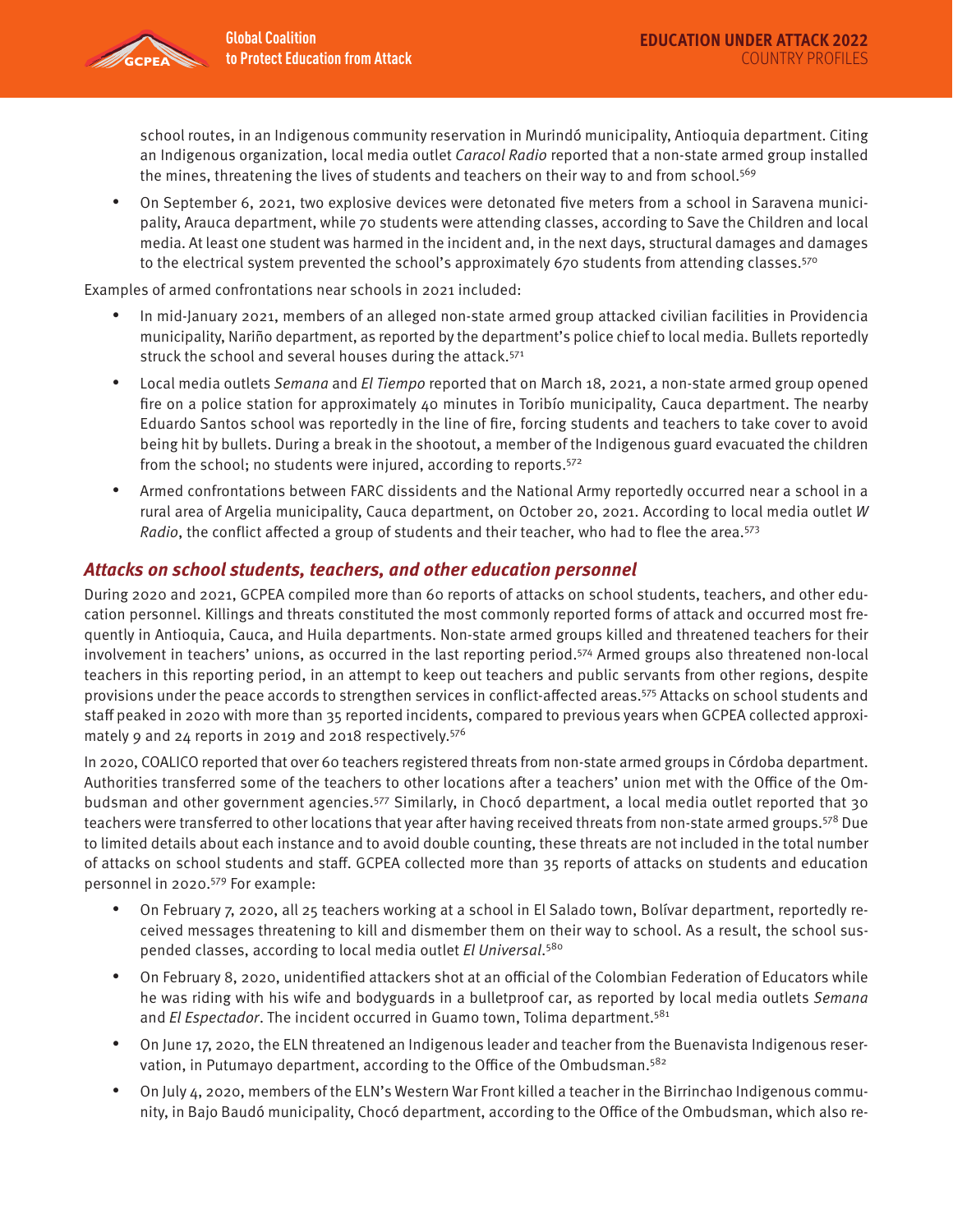

ported that the non-state armed group prevented the community from retrieving the body to hold a funeral.<sup>583</sup>

• A teacher from the Piguambi Palangala Indigenous community reportedly died after he was shot three times in early September 2020 while leaving the school where he taught in Tumaco municipality, Nariño department. Local media outlet La Semana reported that the teacher had requested protection from the government's National Protection Unit after receiving threats.<sup>584</sup>

In 2021, local media outlet El Universal reported that, in conflictive regions of Córdoba department, 633 teachers arriving from elsewhere were threatened against beginning to teach classes.<sup>585</sup> Due to limited details about each instance and to avoid double counting, these threats are not included in the total number of attacks on students and staff. GCPEA gathered 24 reports of attacks on school students, teachers, and other education personnel in 2021.<sup>586</sup> For example:

- In early February 2021, a FARC dissident group threatened 121 teachers by distributing pamphlets and calling the education secretary in Ituango, Antioquia department, according to a letter from the mayor of Ituango's office, which was cited in local media. The armed group allegedly threatened teachers newly assigned to the area, stating that they could not enter the municipality from other regions.<sup>587</sup>
- In late March 2021, in Ituango municipality, Antioquia department, a FARC dissident group and other non-state armed groups reportedly threatened teachers again, which led to the internal displacement of ten teachers. Threats against teachers left more than 1,500 students without classes in the municipality, according to the mayor, as reported in Noticias Caracol and El Espectador. Due to a lack of internet connectivity in rural areas, distance learning was also not a possibility, the news outlets reported.<sup>588</sup>
- On June 9, 2021, an Indigenous teacher and leader and her husband were shot to death in Corinto town, Cauca department, allegedly by a non-state armed group, as reported by ACLED and international media outlet *Info*bae. 589
- In Fuente de Oro municipality, Meta department, armed men assassinated a primary school teacher as he arrived at school on August 11, 2021, according to local media outlet RCN. The teacher was reportedly also a member of a teachers' union.<sup>590</sup>
- Five teachers, most of them women, reportedly received death threats in Huila department in October 2021, via telephone calls and pamphlets containing the logos of non-state armed groups. According to local media outlet Caracol Radio, teachers in Palestina, Pitalito, and La Plata municipalities were threatened.<sup>591</sup>

#### **Military use of schools and universities**

In 2020 and 2021, GCPEA identified approximately six reports of military use of educational facilities. Military use of schools occurred sporadically during this reporting period, as it did in the period covered by Education under Attack 2020. 592

In 2020, the UN verified one incident of the military use of a school by a FARC dissident group in March of that year.<sup>593</sup> Since it remained unclear whether this incident was among those identified by GCPEA, it is not included in the total number of incidents. GCPEA identified three reports of military use or military presence in the vicinity of educational facilities in 2020:

- For several days beginning on March 3, 2020, 50 members of an alleged FARC dissident group camped in the vicinity of a school near El Plateado town, Cauca department, according to the Office of the Ombudsman. On March 5, 2020, an armed confrontation occurred near the school between the suspected FARC dissident group and another non-state armed group, which resulted in several civilian injuries and the school being closed until March 10, 2020.594
- Local media outlet Semana reported that between June 11 and 22, 2020, a National Army platoon occupied a school in a rural area of Pueblo Rico municipality, Risaralda department, converting it into a base. The soldiers reportedly set up security posts and dwellings in the school, prepared meals, and made use of running water.595 In January 2021, the Office of the Inspector General called three non-commissioned National Army officers to a disciplinary hearing for allegedly violating international humanitarian law when they occupied the school.<sup>596</sup>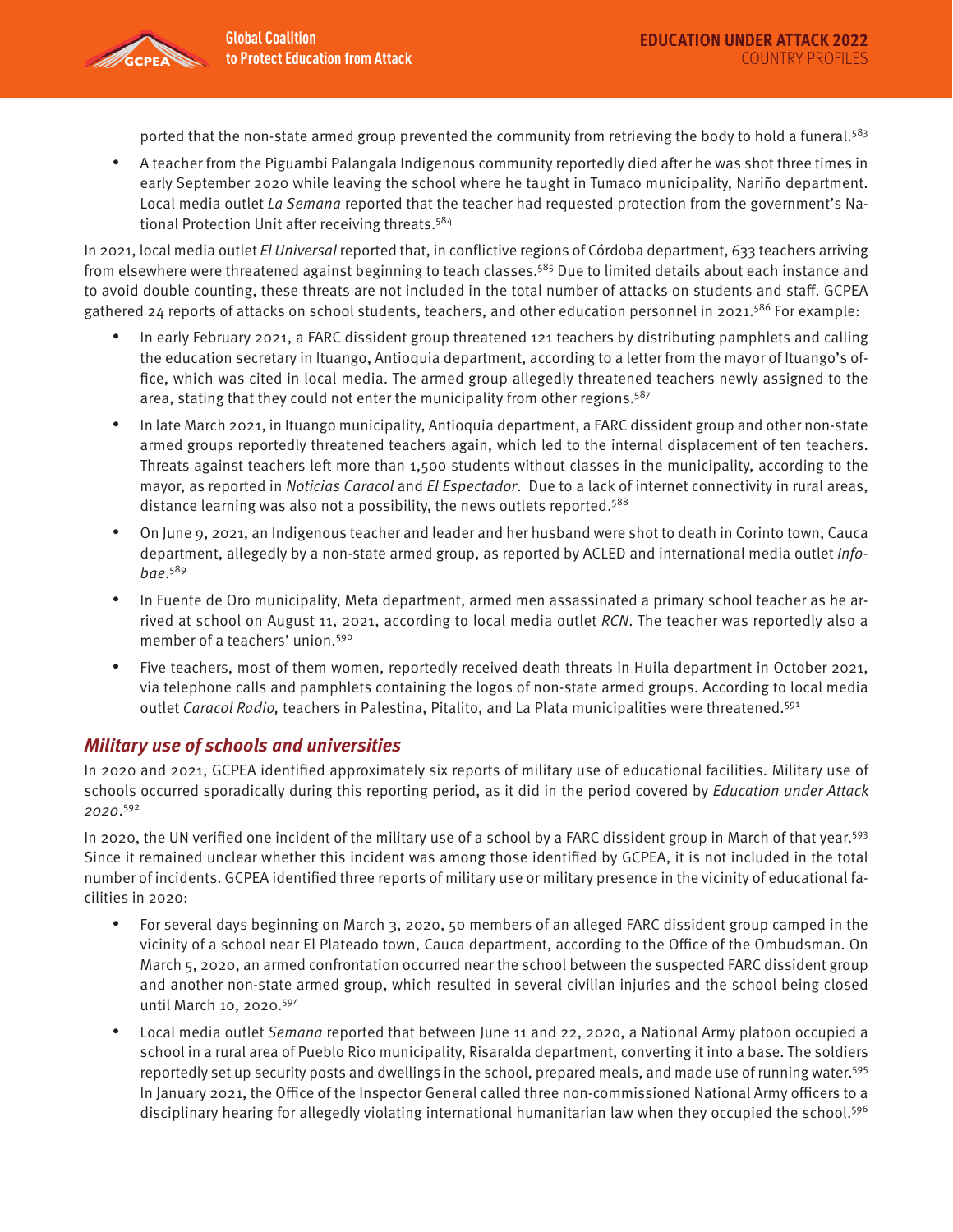

As detailed below, soldiers reportedly committed sexual violence against an Indigenous girl in the school while it was occupied.

• In September 2020, after a confrontation between the National Army and suspected members of a non-state armed group in La Isla, Antioquia department, explosive devices, logistics materials, and communications equipment were reportedly discovered hidden in the vicinity of a school.<sup>597</sup>

In 2021, the UN verified the military use of three schools.<sup>598</sup> Separately, GCPEA identified two incidents of military use from news sources and NGO reports:

- Around July 18, 2021, a non-state armed group reportedly occupied a school in Nuquí Arriba community, Chocó department, causing classes to be suspended.<sup>599</sup>
- On May 13, 2021, an National Army helicopter landed at a sports field at the National Training Service's Agricultural Center in Buga city, Valle del Cauca department, where it offloaded soldiers who later returned to the aircraft and were flown away, according to local media outlets El Colombiano and El País.<sup>600</sup>

## **Child recruitment at, or on the way to or from, school**

GCPEA identified two reported incidents of child recruitment at, or on the way to or from, school during this reporting period. In comparison, approximately five instances of school-related child recruitment were identified in 2018 and 2019.601

Although COALICO reported that child recruitment generally rose in Colombia in 2020 due in part to prolonged school closures during the Covid-19 pandemic,<sup>602</sup> children were less likely to be recruited at or en route to school since they were primarily learning at home. The UN also verified recruitment and use of more children in 2020 than 2019.<sup>603</sup> According to COALICO reports, by 2021 the number of recruitment and use incidents began to decrease.<sup>604</sup>

In April 2020, two students were reportedly recruited into non-state armed groups from a school in Valle del Guamuez municipality, Putumayo department.<sup>605</sup>

On September 15, 2021, the Regional Indigenous Council of Cauca reported the recruitment of a 14-year-old and a 16 year-old student on their way to school in Las Mercedes de Caldono indigenous reservation in Cauca department, according to international media outlet Infobae. The report alleged FARC dissidents recruited the students.<sup>606</sup>

## **Sexual violence at, or on the way to or from, school or university**

GCPEA identified two reported incidents of sexual violence at, or on the way to or from, school during the 2020-2021 reporting period. Education under Attack 2020, which covered 2017-2019, reported no incidents of school-related sexual violence by armed forces, law enforcement, other state security entities or non-state armed groups in Colombia.<sup>607</sup>

In 2020, GCPEA collected two incidents of sexual violence at or on the wayto or from, schools:

- On June 21, 2020, seven National Army soldiers committed sexual violence against a girl from the Embera Chamí Indigenous group in the vicinity of a school in Pueblo Rico municipality, Risaralda department.<sup>608</sup> The soldiers admitted to the crime and the attorney general found them guilty, according to local media outlet El Espectador.<sup>609</sup> On September 28, 2021, the Supreme Court of Pereira sentenced six of the soldiers to 16 years in prison for aggravated abusive sexual intercourse with a child under the age of 14 and the remaining soldier to eight years of prison as an accomplice to the crime.<sup>610</sup>
- On September 10, 2020, police reportedly detained a 15-year-old Indigenous boy who was on his way to buy posterboard for a school project in Jambaló municipality, Cauca department. Local media outlets including El Tiempo reported that the police accused the student of carrying camouflage and a radio and, once at the station, forced him to undress. The boy belonged to the Nasa Indigenous group of Pitayó and was released after his family and Indigenous authorities registered their objections with the police.<sup>611</sup>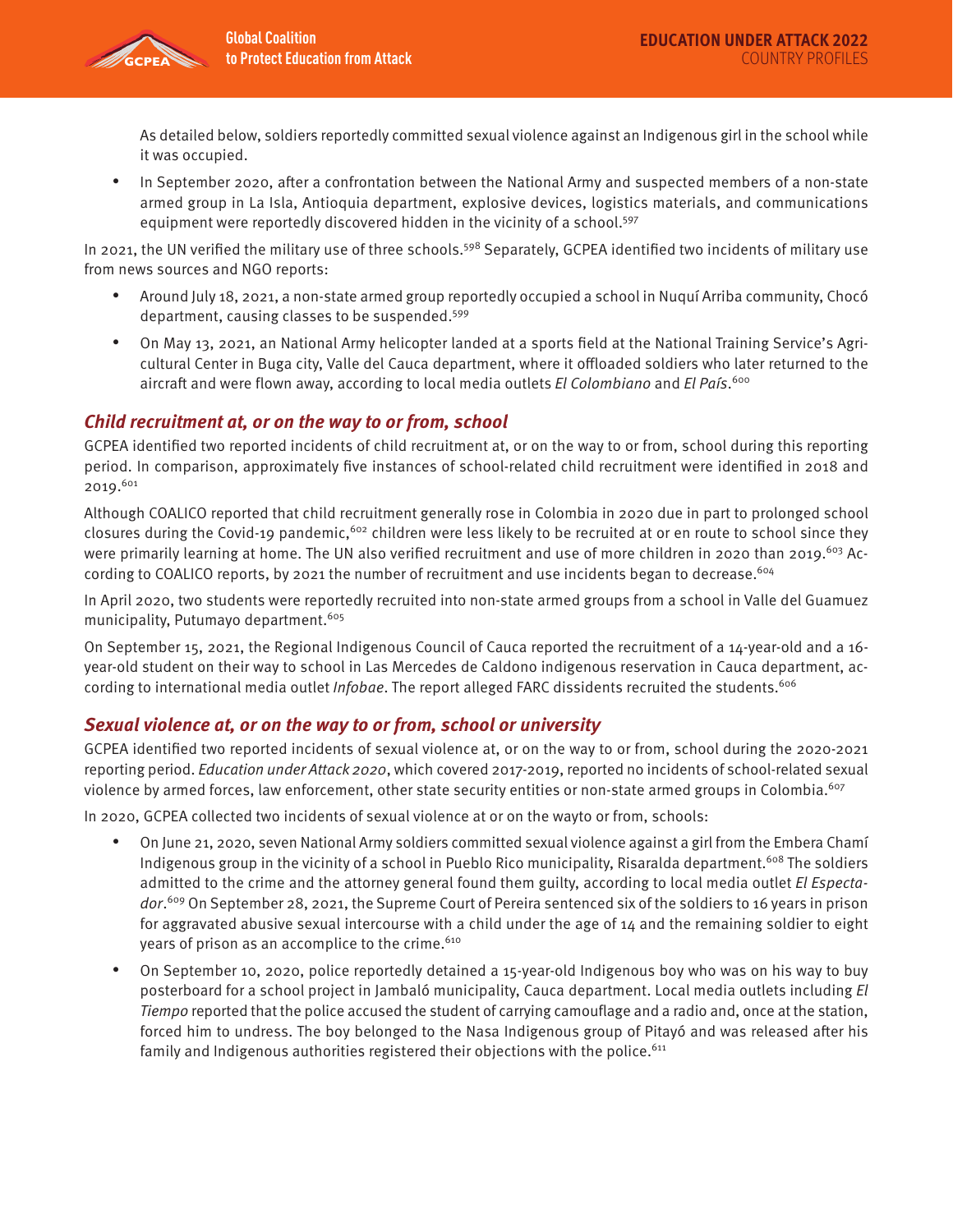

### **Attacks on higher education**

GCPEA collected approximately 19 reports of attacks on higher education between 2020 and 2021. During the reporting period, police reportedly responded with excessive force to several university student protests over perceived government underfunding of higher education, as well as to on-campus marches for safety provisions during the Covid-19 pandemic and for the dissolution of the Mobile Anti-Riot Squadron (ESMAD).<sup>612</sup> In addition, local media reported that non-state armed groups attacked higher education facilities and threatened university students and professors.<sup>613</sup> Attacks on higher education appear to have declined slightly compared to 2019, when more than 30 such attacks were identified during student protests over education funding and on-campus demonstrations for the dissolution of ESMAD. GCPEA identified 14 reports of attacks on higher education in 2018.<sup>614</sup>

In 2020, GCPEA identified approximately 15 attacks on higher education.<sup>615</sup> Examples of repression of education-related protests in 2020 included:

- On February 20, 2020, students, professors, and their unions reportedly protested against the killings of social leaders in the country, along with several government policies, at the University of Antioquia, in Medellín, Antioquia department. ESMAD and other police forces reportedly entered the University campus and used teargas to disperse protesters in response to students' and hooded individuals' use of Molotov cocktails and potato bombs. Two police officers were injured after entering the campus, according to local media reports, as was one student while running from the violence.<sup>616</sup> The rector of the University said the police operation was not effective, risked greater violence, and that he had not approved the actions, according to local media outlet El Tiempo.<sup>617</sup> This was reportedly the first time ESMAD had conducted a security operation within the University in eight years; the mayor had recently updated security protocols authorizing security forces to enter campuses, in case of explosives on their campuses, without prior university approval. $618$
- On July 3, 2020, police reportedly shot firearms in the direction of students outside the University of Valle, in Cali, Valle del Cauca department, although no injuries were recorded. The students had been holding a sit-in for eight days, demanding a reduction of university fees for students in response to economic struggles caused by Covid-19 lockdowns, according to local media outlet El Tiempo.<sup>619</sup>
- On September 11, 2020, in Ibague, Tolima department, ESMAD police forces reportedly used a watercannon and fired teargas at protesting students near the main entrance to the University of Tolima and on nearby streets, and detained 28 protestors. The students, who threw rocks at the police, were protesting the recent death of a law student in Bogotá due to the reported excessive use of force by two police officers there.<sup>620</sup>

Examples of reported attacks on higher education facilities and threats against students and academic staff in 2020 included:

- On January 7, 2020, 30 alleged members of the ELN reportedly sprayed graffiti in support of their cause on University of La Guajira walls, and installed an IED 300 meters from the University in Villanueva town, La Guajira department. The Colombian police and army diffused the explosive, according to local media.<sup>621</sup>
- On March 2, 2020, pamphlets were reportedly circulated in the University of Antioquia, in Medellín, Antioquia department, threatening ten campus organizations and unions, as well as the lives of five students and professors for their suspected leftist leanings. Local media outlet Caracol Radio alleged that the threatening materials were signed by AGC, however the armed group denied having issued them.<sup>622</sup>
- On March 4, 2020, a University of Antioquia professor and secretary of an association of professors was stabbed in her home, in Medellín, Antioquia department, as covered by local media outlets and Scholars at Risk. She was hospitalized for her injuries but recovered. A threatening pamphlet circulated on campus two days prior, reportedly mentioning the association of professors.  $623$

In 2021, GCPEA identified four reports of attacks on higher education, including both conflict- and repression-related incidents.624 For example:

• In early April 2021, the director of the Technological University of Chocó was reportedly threatened on social media by an alleged non-state armed group for supposed mismanagement of the academic budget.<sup>625</sup> His res-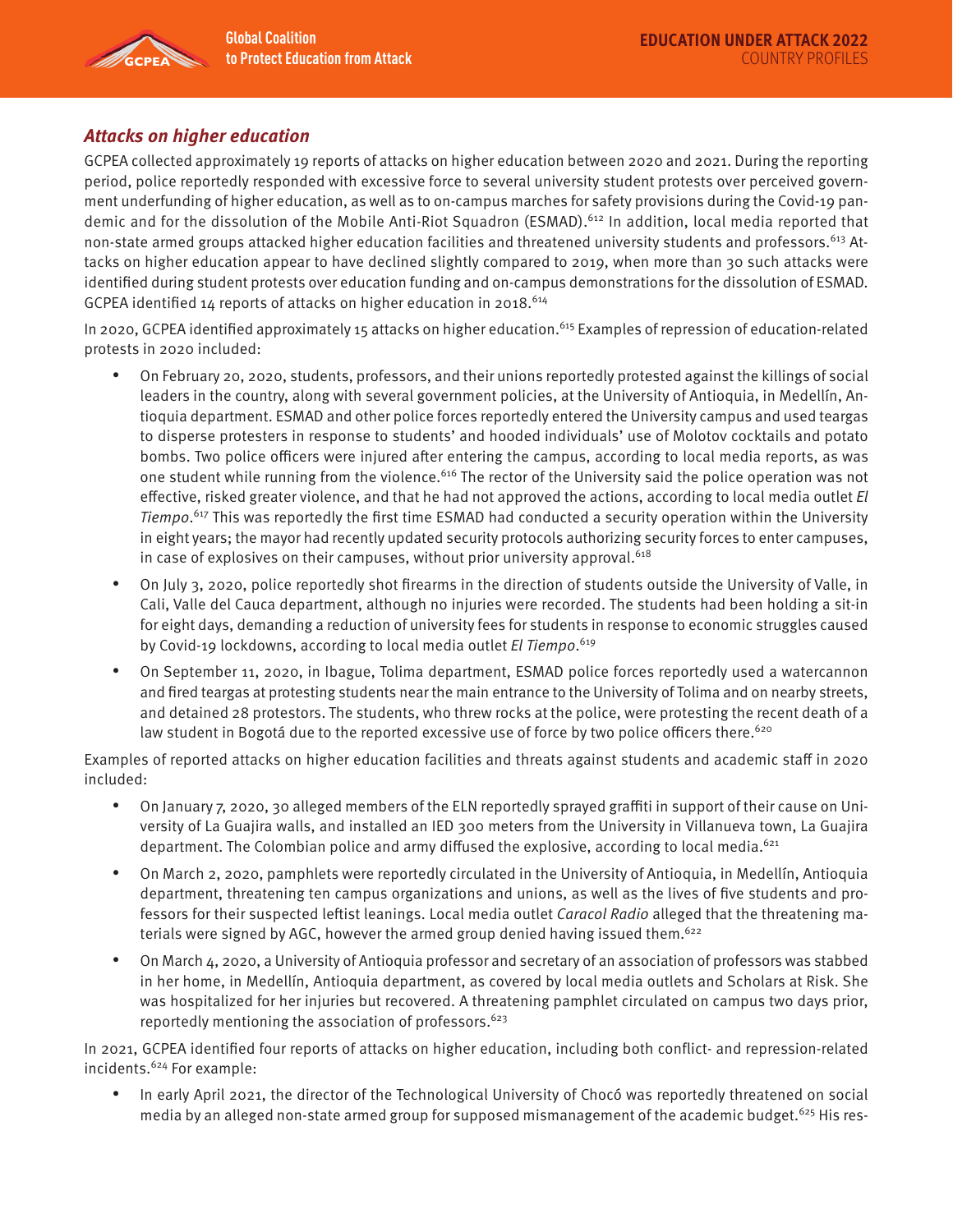

idence was also shot at that same month, although the director was unharmed.<sup>626</sup> The University is located in Quibdó city, Chocó department.

- Scholars at Risk and local media reported that on April 23, 2021, ESMAD police forces entered the University del Valle, in Cali, Valle del Cauca department, to forcibly remove protesting students from campus including by using teargas. Beginning April 15, 2021, the students carried out a sit-in on campus, which included blocking the entrance, to protest the partial return of in-person classes and demand adequate health protocols and necessary equipment for distance learning during the Covid-19 pandemic.<sup>627</sup>
- On July 19, 2021, security guards found two explosive devices in a garden inside Surcolombiana University in Neiva city, Huila department, as reported by local media outlet La Nación. Detonation experts reportedly later retrieved and disposed of the explosives.<sup>628</sup>

542 "Bachelet urges Colombia to improve protection amid heightened violence in remote areas," Office of the UN High Commissioner for Human Rights Council, December 15, 2020. UN Security Council, "Security Council Press Statement on Colombia" SC/14425, January 28, 2021. Reuters, "Colombia: 154 civil society leaders killed in 2021," Deutsche Welle, January 18, 2022. "Who was Esteban Mosquera, the student leader killed in Popayán? (¿Quién era Esteban Mosquera, líder estudiantil asesinado en Popayán?)," El Espectador, August 24, 2021. "Colombia saw 145 activists killed in 2021, ombudsman says," BBC, January 18, 2022.

543 Humanity & Inclusion, Colombia: Mine action continues amid pandemic and violence, January 29, 2021. OCHA, "Colombia: Humanitarian impact and trends between January and November 2020 (Colombia: Impacto humanitario y tendencias entre enero y noviembre de 2020)," December 26, 2020, p. 2.

544 Rule of Law in Armed Conflicts, "Non-international armed conflicts in Colombia," November 24, 2020. Human Rights Watch, World Report 2022 (New York: Human Rights Watch, 2022), Colombia Chapter.

545 Human Rights Watch, "Colombia: Armed Groups' Brutal Covid-19 Measures," July 15, 2020.

546 Elizabeth Dickinson, "Pandemic Gloom and Police Violence Leave Colombia in Turmoil," International Crisis Group, May 6, 2021. Julie Turkewitz, "Why Are Colombians Protesting?" The New York Times, May 18, 2021.

547 Human Rights Watch, Colombia: Egregious Police Abuses Against Protesters (New York: Human Rights Watch, June 2021). "UN rights office urges Colombia to reform policing of protests," UN News release, December 15, 2021.

548 María Camila Idrobo, "Public prosecutor has investigated 29 deaths related to protests (Fiscalía ha investigado 29 muertes relacionadas con protestas)," Radio Nacional de Colombia, August 30, 2021.

549 Human Rights Watch, Colombia: Egregious Police Abuses Against Protesters (New York: Human Rights Watch, June 2021).

550 OCHA, "Colombia: Humanitarian impact and trends between January and December 2021 (as of January 28 2022) (Colombia: Impacto y tendencias humanitarias entre enero y diciembre de 2021 (a 28 de enero de 2022))," December 30, 2021.

551 OCHA, "Global Humanitarian Overview 2022," December 2, 2021, p. 124.

552 Human Rights Watch, "Colombia: Indigenous Kids at Risk of Malnutrition, Death," August 13, 2020. UN Women (LAC), "Mariela Casanova: Indigenous women like me can provide solutions against climate change and strengthen food security among our families (Mariela Casanova: Las mujeres indígenas podemos aportar soluciones para el cambio climático y fortalecer la seguridad alimentaria de nuestras familias)," September 4, 2021.

553 "Spike in Killing and Recruitment of Children and Youth in Colombia," Save the Children news release, October 02, 2020.

554 "The Suffering of the Awá throughout Quarantine (El calvario de los awá durante la cuarentena)," El Espectador, April 20, 2020. Anastasia Moloney, "Chalkboard to app: Colombia's indigenous children switch to remote learning," Reuters, November 6, 2021.

555 GCPEA, Education under Attack (New York, GCPEA: 2021), pp. 124-126.

556 UN General Assembly and Security Council, "Children and armed conflict: Report of the Secretary-General," A/75/873–S/2021/437, May 6, 2021, para. 41.

557 COALICO, "Monitoring bulletin no. 24 (Boletín de monitoreo No. 24)," January-December 2020, p. 21.

<sup>5538</sup> Human Rights Watch, World Report 2021 (New York: Human Rights Watch, 2020), Colombia Chapter.

<sup>539</sup> Juan Pappier and Kyle Johnson, "Does the FARC still exist? Challenges in Assessing Colombia's 'Post Conflict' under International Humanitarian Law," Human Rights Watch, October 22, 2020.

<sup>540</sup> UN General Assembly, "Situation of human rights in Colombia," Report of the United Nations High Commissioner for Human Rights, March 17, 2021, A/HRC/46/76, para. 9.

<sup>541</sup> UN Human Rights Council, "Situation of human rights in Colombia," Report of the UN High Commissioner for Human Rights, May 8, 2020, A/HRC/43/3/Add.3, para. 7. "Save the Children: Two children dead as fresh wave of violence hits Colombia," Save the Children new release, January 24, 2022. "Bachelet urges Colombia to improve protection amid heightened violence in remote areas," Office of the UN High Commissioner for Human Rights Council, December 15, 2020.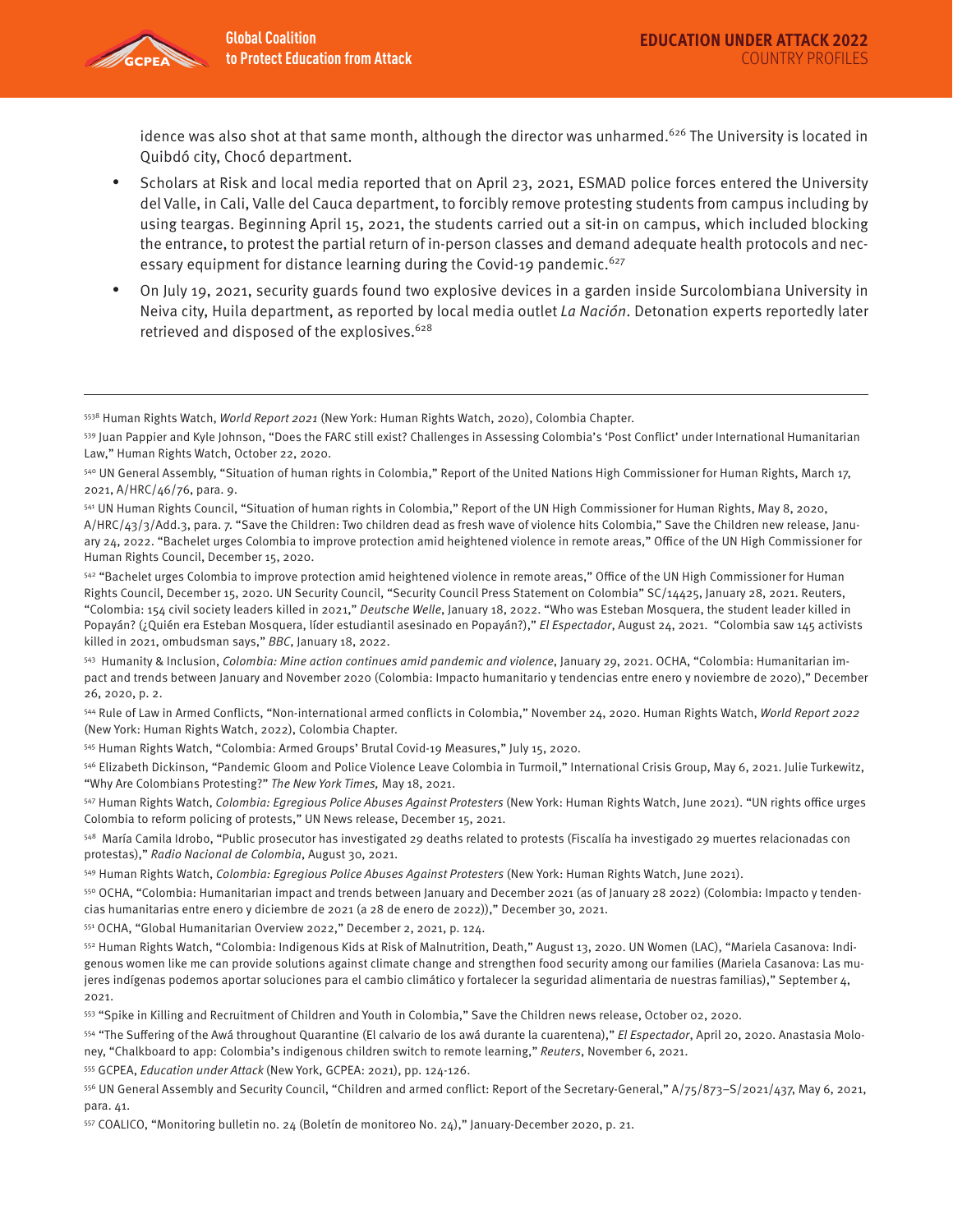

558 A full list of references can be found on GCPEA's website, https://protectingeducation.org/wp-content/uploads/eua\_2022\_references.pdf 559 "Shock in reserve caused by boy's death due to explosive device (Conmoción en resguardo por muerte de un niño por artefacto explosivo)," El Tiempo.

560 "Antipersonnel mines found in two schools in Frontino (Antioquia) (Descubren minas antipersonales en dos escuelas de Frontino (Antioquia))," El Espectador, November 11, 2020.

561 Juan Pablo Cañon, "National Army Destroyed Five Explosive Devices Placed by the Dissidents In Tame (Ejército Nacional Destruyó Cinco Artefactos Explosivos Instalados Por Las Disidencias En Tame)," La Prensa Araucana, December 15, 2020.

562 "Reference: Early alert of imminence No. 010-2020 (Referencia: ALERTA TEMPRANA DE INMINENCIA No. 010-2020)," Office of the Ombudsman, Colombia, March 7, 2020, p. 7.

<sup>563</sup> "Fighting between the army and ELN in Ábrego, Catatumbo (Combates entre Ejército y el Eln en Ábrego, Catatumbo)," Caracol Radio, March 3, 2020.

564 COALICO, "Monitoring bulletin no. 24 (Boletín de monitoreo No. 24)," January-December 2020, p. 21.

565 Information shared by a UN respondent via email on April 20, 2022.

566 COALICO, "Monitoring bulletin no. 25 (Boletín de monitoreo No. 25)," January-December 2021, p. 23.

567 A full list of references can be found on GCPEA's website, https://protectingeducation.org/wp-content/uploads/eua\_2022\_references.pdf

568 "Explosive device detonated in El Palo, Caloto: several homes damaged (Activan carga explosiva en El Palo, Caloto: varias viviendas averiadas)," Periódico Virtual, January 30, 2021. "Strong explosion en El Palo, Caloto: a damaged home reported (Fuerte explosión en El Palo, Caloto: reportan una vivienda afectada)," Meridiano Noticias, January 29, 2021.

569 OCHA, "Armed violence events in Colombia (Eventos de Violencia Armada en Colombia)" dataset. Luis Ernesto Caicedo, "Mines destroyed along paths indigenous children take to go to school (Destruyen minas en caminos que niños indígenas usan para ir a la escuela)," Caracol Radio, March 31, 2021.

570 "Warning: education institution affected after explosion in Saravena, Arauca (Alerta por afectación a institución educativa luego de explosión en Saravena, Arauca)," Save the Children news alert, September 2021. El Colombiano, as cited in ACLED, Event ID COL8675. "ELN attack on army in Saravena affected school where there were students (Ataque de ELN a Ejército en Saravena afectó escuela donde había estudiantes)," Noticias Caracol, September 7, 2021.

571 "Providencia, Nariño, was attacked with bursts of gunfire affecting houses and a school (Con ráfagas de fusil atacaron a Providencia, Nariño, casas y una escuela resultaron afectadas)," TuBarco Noticias, January 19, 2021.

572 El Espectador, as cited in ACLED, Event ID COL5812. "Children were trapped in a school in the middle of confrontations (Niños quedaron atrapados en una escuela en medio de hostigamientos)," El Tiempo, March 19, 2021. "Chilling: children caught in the crossfire during attack by dissidents in Cauca (Estremecedor: niños quedan en medio del fuego cruzado por hostigamiento de disidencias en el Cauca," La Semana, March 19, 2021.

573 "Children from a school in Argelia Cauca trapped by crossfire (Niños de una escuela quedaron en el fuego cruzado por combates en Argelia Cauca)," W Radio, November 20, 2021.

574 "Former director of Fecode suffered an attempt against his life (Exdirector de Fecode sufrió un atentado)," February 9, 2020. "New death threats against leaders and union directors (Nuevas amenazas de muerte a líderes y directivos sindicales)," Caracol Radio, October 27, 2020. "Directors of Fecode denounce threats against them (Directivos de Fecode denuncian amenazas en su contra)," Noticias RCN, October 26, 2020. GCPEA, Education under Attack (New York, GCPEA: 2021), pp. 126-127.

575 "Dissidents threatened new teachers who will arrive in Ituango (Disidencias amenazaron a los nuevos profesores que llegarán a Ituango)," Caracol, February 8, 2021. Martín Elías Pacheco, "Threats against teachers risk labor in post-conflict zones (Las amenazas a docentes que tienen en riesgo la labor en zonas posconflicto)," El Espectador, April 26, 2021.

576 GCPEA, Education under Attack (New York, GCPEA: 2021), pp. 126-127.

577 COALICO, "Monitoring bulletin no. 23 (Boletin de monitoreo No. 23)," January - June 2019, p. 19.

578 "Alert in Chocó due to continued threats against teachers (Alerta en el Chocó por continuas amenazas a docentes)," Radio Nacional de Colombia, December 9, 2020.

579 A full list of references can be found on GCPEA's website, https://protectingeducation.org/wp-content/uploads/eua\_2022\_references.pdf

580 Lila Leyva Villarreal, "25 teachers threatened with death in El Salado (Amenazan de muerte a los 25 docentes de El Salado)," El Universal, February 7, 2020.

581 "Attempt made in Tolima against the life of Carlos Rivas, executive of Fecode (Atentan contra Carlos Rivas, directivo de Fecode en Tolima)," El Espectador, February 9, 2020. "Former director of Fecode suffered an attempt against his life (Exdirector de Fecode sufrió un atentado)," February 9, 2020.

582 "Reference: Early Alert N°030-2020, imminent (Referencia: ALERTA TEMPRANA N°030-2020, DE INMINENCIA)," Office of the Ombudsman, Colombia, July 9, 2020, p. 6.

583 "Reference: Early Alert N°030-2020, imminent (Referencia: ALERTA TEMPRANA N°030-2020, DE INMINENCIA)," Office of the Ombudsman, Colombia, July 9, 2020, p. 6.

<sup>584</sup> "Indigenous leader assassinated in Tumaco (Asesinan a líder indígena en Tumaco)," La Semana, September 6, 2020.

585 Nidia Serrano M., "633 Córdoba teachers threatened who will work in conflict zones (Amenazan a 633 maestros de Córdoba que trabajarán en zonas de conflicto)," El Universal, April 13, 2021.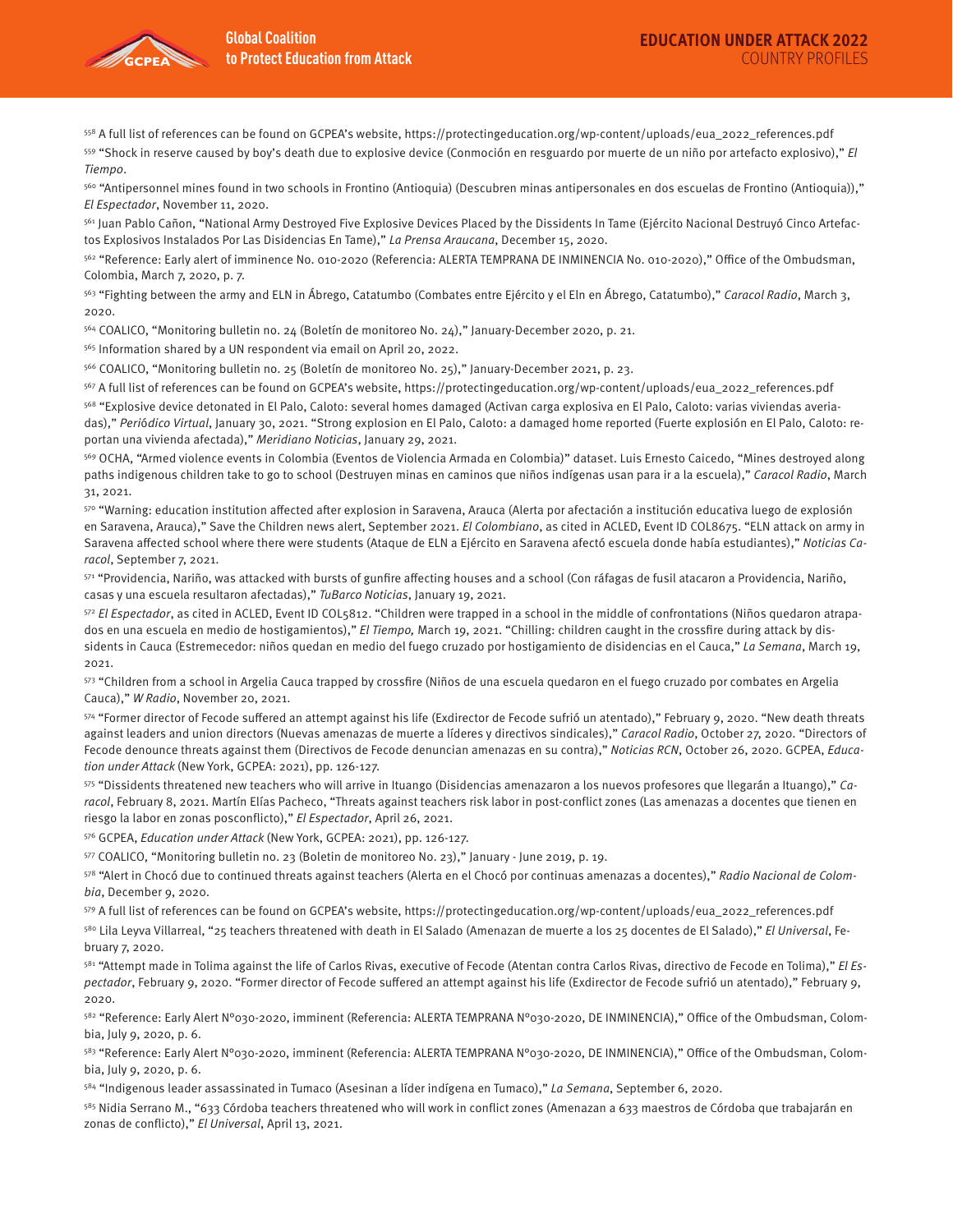

586 A full list of references can be found on GCPEA's website, https://protectingeducation.org/wp-content/uploads/eua\_2022\_references.pdf  $587$  "Incredible threat against 121 teachers who won the CNSC competition to wrok in Ituango (Increíble amenaza a 121 docentes que ganaron concurso de la CNSC para trabajar en Ituango)," Noticias Caracol, February 9, 2021. Ana María Londoño Ortiz, "Armed groups threaten teachers in Ituango, Antioquia (Grupos armados amenazan a docentes en Ituango, Antioquia)," RCN Radio, February 8, 2021. "Dissidents threatened new teachers who will arrive in Ituango (Disidencias amenazaron a los nuevos profesores que llegarán a Ituango)," Caracol, February 8, 2021.

588 "Teachers again are threatened by illegal armed groups in Ituango (Antioquia) (Nuevamente maestros son amenazados por grupos armados ilegales en Ituango (Antioquia))," El Espectador, March 24, 2021. "Another 10 teachers threatened by armed groups in Ituango (Otros diez docentes, amenazados por grupos armados en Ituango)," Noticias Caracol, March 24, 2021.

<sup>589</sup> El Espectador; El Tiempo (Colombia), as cited in ACLED, Event ID COL7748. "Argenis Yatacué: social leader assassinated in Cauca (Argenis Yatacué: lideresa social asesinada en el Cauca)," Infobae, June 9, 2021.

590 Yolanda Martínez, "Teacher assassinated in front of his students in Fuente de Oro, Meta (Profesor fue asesinado frente a sus estudiantes en Fuente de Oro (Meta))," RCN Radio, August 11, 2021.

591 "Reports of five teachers threatened in Huila (Reportan cinco docentes amenazados en el Huila)," Caracol Radio, November 21, 2021.

592 GCPEA, Education under Attack (New York, GCPEA: 2021), pp. 127-128.

593 UN General Assembly and Security Council, "Children and armed conflict: Report of the Secretary-General," A/75/873–S/2021/437, May 6, 2021, para. 41.

594 "Reference: Early alert of imminence No. 010-2020 (Referencia: ALERTA TEMPRANA DE INMINENCIA No. 010-2020)," Office of the Ombudsman, Colombia, March 7, 2020, p. 7.

595 "Three members of the army in trouble for converting a school into a military objective (En líos tres miembros del Ejército por convertir un colegio en objetivo militar)," La Semana, January 8, 2021.

596 Office of the Inspector General of Colombia, "Inspector General called three non-commissioned Army officers to a judiciary hearing for presumed violation of IHL for occupying a school and converting it into a military objective (Procuraduría llamó a juicio disciplinario a tres suboficiales del Ejército por presunta infracción al DIH por ocupar un colegio y convertirlo en objetivo militar)," January 8, 2021.

597 OCHA, "Armed violence events in Colombia (Eventos de Violencia Armada en Colombia)" dataset.

598 Information shared by a UN respondent via email on April 20, 2022.

599 OCHA, "Armed violence events in Colombia (Eventos de Violencia Armada en Colombia)" dataset.

<sup>600</sup> "Army explains why helicopter landed at the Sena in Buga (Ejército explica por qué helicóptero aterrizó en el Sena de Buga)," El País, May 14, 2021. Javier Alexander Macías, "Army used helicopter from Jaque Operation to unload soldiers at Sena in Buga (Ejército usó helicóptero de Operación Jaque para descargar soldados en Sena de Buga)," El Colombiano, May 14, 2021.

601 GCPEA, Education under Attack (New York, GCPEA: 2021), pp. 128-129.

602 COALICO, "Monitoring bulletin no. 24 (Boletín de monitoreo No. 24)," January-December 2020, p. 25.

 $603$  UN General Assembly and Security Council, "Children and armed conflict: Report of the Secretary-General,"  $A/74/845-S/2020/525$ , June 9, 2020, para. 43. UN General Assembly and Security Council, "Children and armed conflict: Report of the Secretary-General," A/75/873–S/2021/437, May 6, 2021, para. 37.

604 COALICO, "Annual Infographic, 2020 (Infografía Anual, 2020)," January - December 2020. COALICO, "Annual Infographic (Infografía Anual)," January - December 2021.

605 OCHA, "Armed violence events in Colombia (Eventos de Violencia Armada en Colombia)" dataset.

606 "Indigenous group destroyed rifles and munitions belonging the FARC dissidents in Cauca (Indígenas destruyeron fusiles y municiones pertenecientes a las disidencias de las Farc en Cauca)" Infobae, September 19, 2021. Carlos Quilindo, Twitter, September 15, 2021.

607 GCPEA, Education under Attack (New York, GCPEA: 2021), pp. 124-130.

608 Daniel Ortiz Londoño and Gustavo Ossa García, "So goes the case of the indigenous girl violated by seven military soldiers in Risaralda (Así va el caso de la niña indígena violada por siete militares en Risaralda)," Radio Caracol, April 30, 2021. "The key hours for the case of embera girl violated by soliders (Las horas claves del caso por violación de niña embera por soldados)," El Tiempo, June 28, 2020. "New details came out about the case of the embera girl violated by seven soldiers (Salieron a flote nuevos detalles del caso de la niña embera violada por siete soldados)," El Espectador, October 19, 2020.

609 "Soldiers admitted to having violated an embera girl in Risaralda and were kept detained (Militares aceptaron haber violado a niña embera en Risaralda y quedaron detenidos)," El Espectador, June 25, 2021.

610 The Office of the Attorney General of Colombia, "Sentence confirmed against soldiers for the rape of an indigenous girl en Risaralda department (Confirmada condena contra soldados por acceso carnal a niña indígena en departamento de Risaralda)," September 28, 2021.

<sup>611</sup> El Tiempo (Colombia), as cited in ACLED, Event ID COL2775. "Indigenous authorities denounce police abuse against minor in Cauca (Autoridades indígenas denuncian abuso policial contra menor en Cauca)," El Tiempo. "Police humiliate indigenous boy who went out to buy poster board (Policía humilla a niño indígena que salió a comprar cartulina)," Las 2 Orillas. "Reports that police illegally held an indigenous minor prisoner (Denuncian que policías retuvieron de manera ilegal a un menor indígena)," W Radio, September 9, 2022.

 $612$  "Explosions and tension in camp for free in Univalle (Detonaciones y tensión en campamento por gratuidad en Univalle)," El Tiempo, July 3, 2020. Daniel Quintero, "The strong polemic due to ESMAD's entry into the University of Antioquia (La fuerte polémica por entrada del Esmad a la Universidad de Antioquia)," El Tiempo, February 22, 2020. Scholars at Risk, Academic Freedom Monitor, Universidad del Valle, April 23, 2021.  $613$  "ELN spread fear in Villanueva with graffiti in the main campus of the University of La Guajira (ELN sembró terror en Villanueva al hacer grafitis